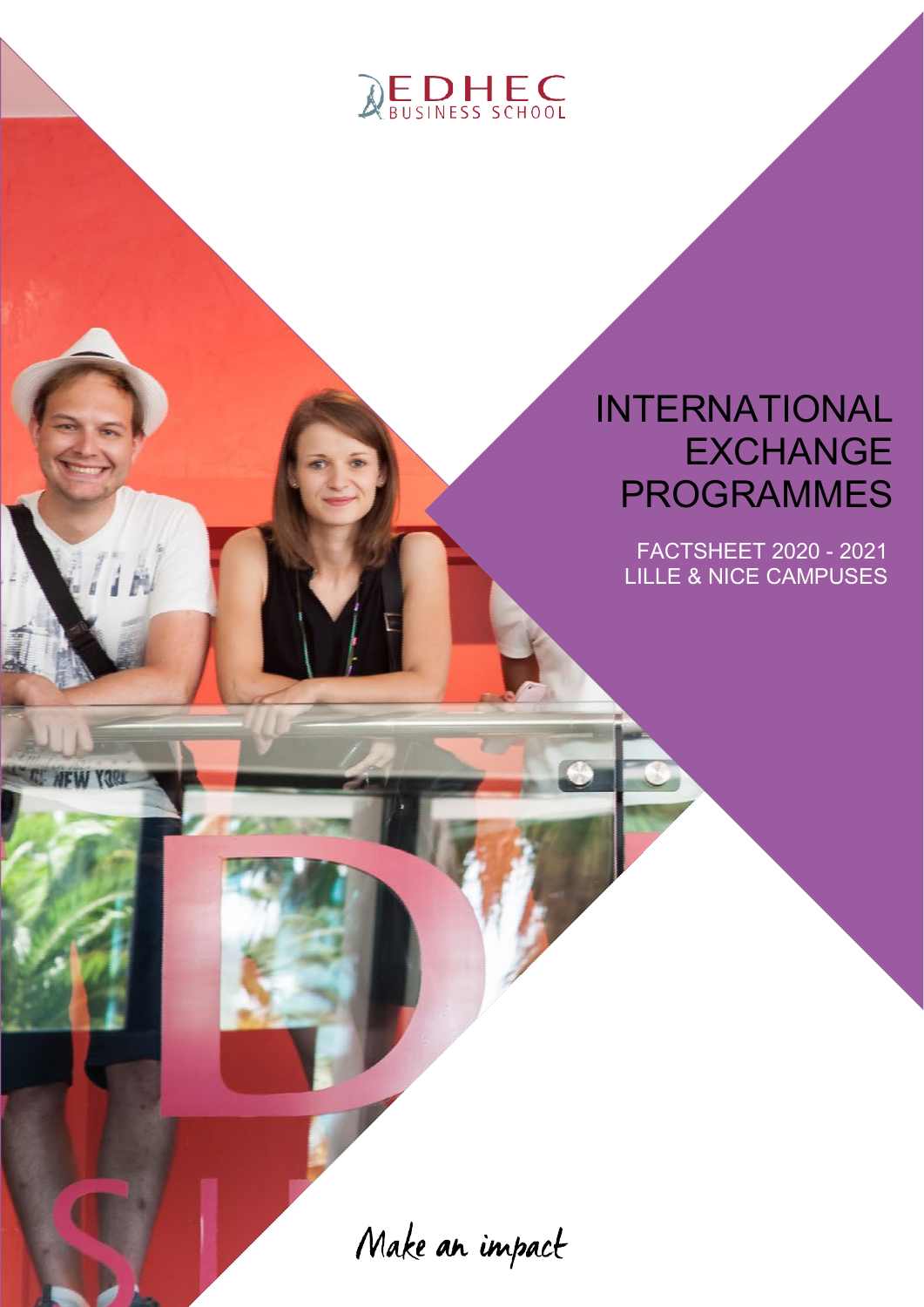## **CONTACT – EDHEC International**

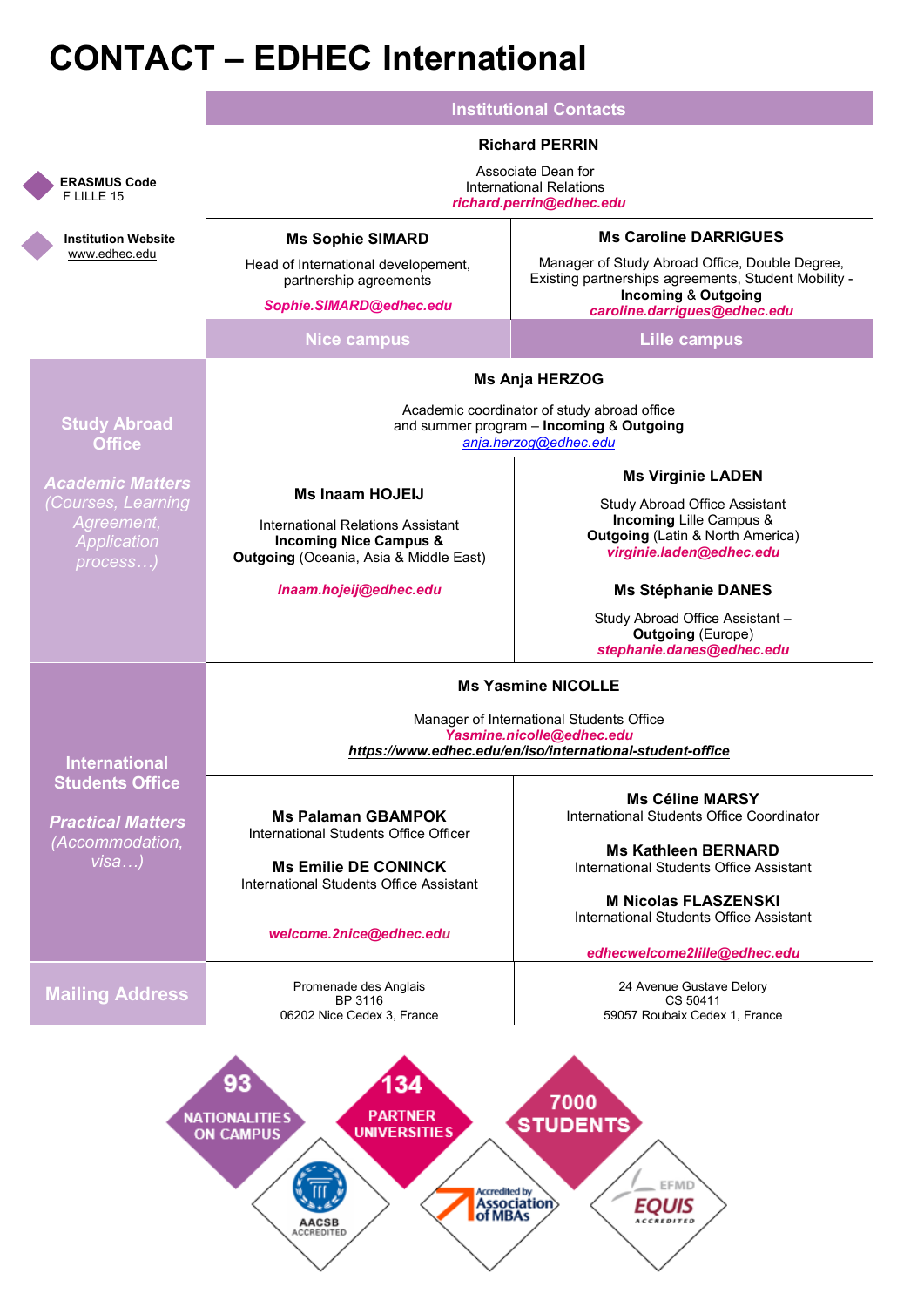### ◆ Fall semester 2020

| April 28      | Online nomination deadline for partner institutions                    |
|---------------|------------------------------------------------------------------------|
| <b>May 15</b> | Application deadline for students (May 29th for EU students)           |
| June 10       | Course registration deadline for students                              |
| August 26     | Mandatory orientation (Nice)                                           |
| August 27     | Mandatory orientation (Lille)                                          |
| August 26     | Beginning of classes Pre-Master (Lille)                                |
| August 31     | Beginning of classes in Nice (Master 1 & 2)                            |
| September 1   | Beginning of classes in Lille (Master 1)                               |
| September 2   | Beginning of classes in Lille (Master 2)                               |
| December 18   | End of classes including exams Pre Master, Master 1 & 2 - Nice & Lille |

### ◆ Spring semester 2021

| October 10                  | Online nomination deadline for partner institutions                                                                                                                                     |
|-----------------------------|-----------------------------------------------------------------------------------------------------------------------------------------------------------------------------------------|
| October 30                  | Application and course registration deadline for exchange students                                                                                                                      |
| January 4<br>January 11     | Beginning of classes Lille Campus (Pre Master + Master 1)<br>Beginning of classes Nice Campus + Master 2 Lille Campus                                                                   |
| April 30<br>May 7<br>May 14 | End of classes including exams Master 2 Lille Campus<br>End of classes including exams Pre Master & Master 1 Lille Campus<br>End of classes including exams <b>Master 2 Nice campus</b> |
| May 21                      | End of classes including exams Master 1 Nice campus                                                                                                                                     |

## ◆ Expected arrival dates → Nomination process



We suggest arriving about two or three days prior to the orientation session. Class attendance is compulsory. As a result, exchange students are required to arrive on time. Late arrival is not accepted.

Partner institutions will be asked to register the nominated students on-line. Each institution will receive an e-mail from EDHEC with the necessary information (URL, username, password etc).

## **Online application & course selection**

| <b>Simple</b><br><b>Exchange</b><br>program | Required documents for <b>Simple Exchange</b> application procedure:<br>Step 1<br>• 1 recent headshot photo (jpeg/pdf format)<br>• Copy of official grade transcripts (French or English version)<br>• Bachelor degree (only for MSc students, French or English version)<br>• Copy of passport (or national identity card for European students)<br>Step 2<br>• Course registration form (signed by home university coordinator)                                                                                                                        |
|---------------------------------------------|----------------------------------------------------------------------------------------------------------------------------------------------------------------------------------------------------------------------------------------------------------------------------------------------------------------------------------------------------------------------------------------------------------------------------------------------------------------------------------------------------------------------------------------------------------|
| Double Degree<br>program                    | Required documents for <b>Double Degree</b> application procedure:<br>• Bachelor degree or higher<br>• Academic excellence<br>· Scholastic potential (GMAT)<br>• Certified fluent English (TOEFL, TOEIC, IELTS).<br>• Application package: essays, personal resume, recommendation letters.<br>• Special academic requirements for the MSc programs Nice campus<br>• Application form (to download from online application).<br>The final decision regarding admission to the MSc program is at the discretion of the MSc<br>program director and EDHEC. |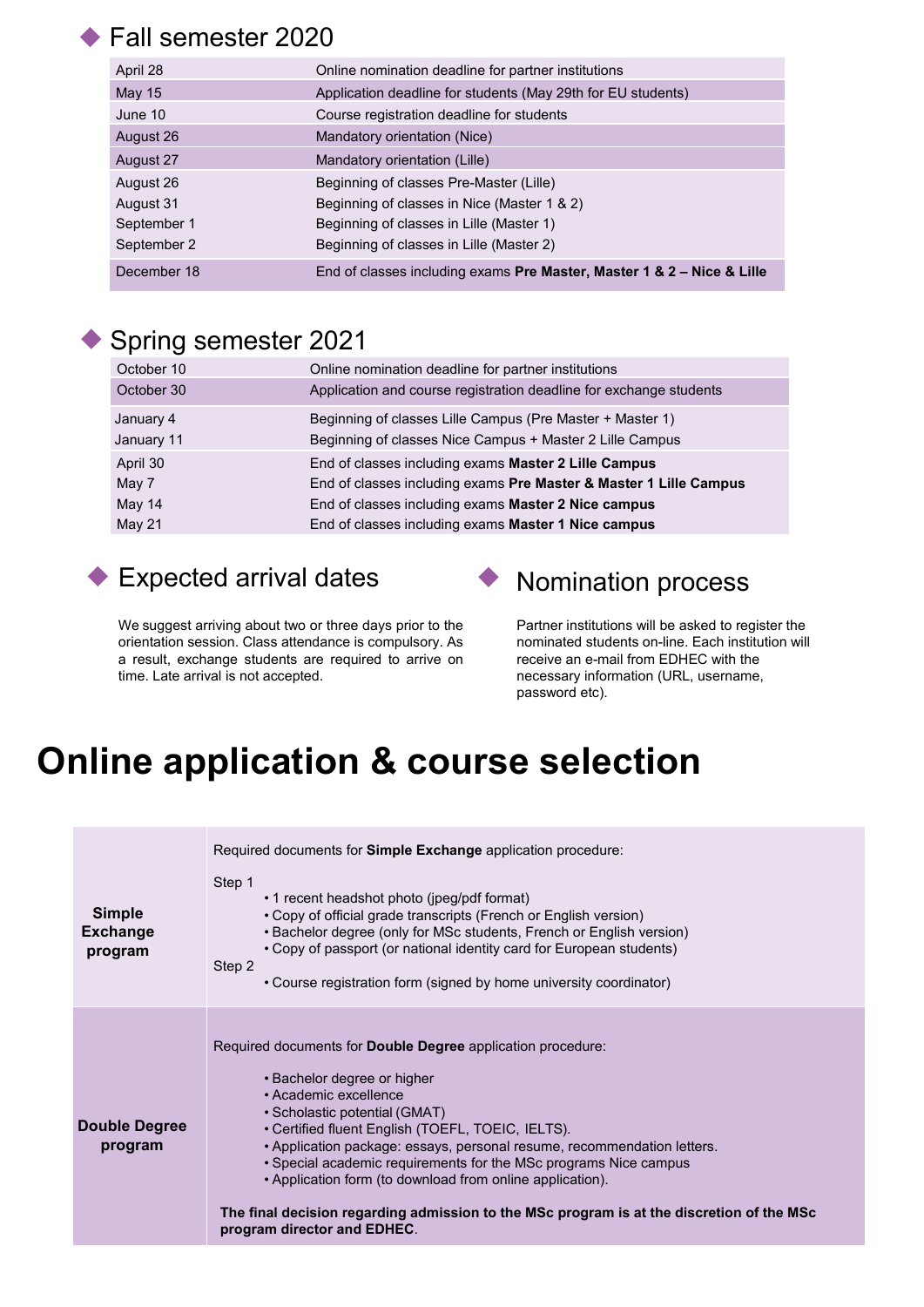## **PROGRAMMES – Academic Matters**

Our Lille campus, based in northern France is home to our Business Management track and our Nice campus, based in the south of France is home to our Financial Economics track. All courses in Nice are taught in English.

Due to possible timetable overlaps**, it is not possible to combine courses from different levels or programs**. Students must select their courses in one program either in Nice or Lille. The following study programs are available:

### Lille campus

**Pre-Master level:** Grande Ecole program – English Track: **[course list 2020/2021](https://www.edhec.edu/sites/myedhec/files/PM_BLM-book-2020-2021.pdf)**

*This program is also available in French Track. Students can only choose one Track – English or French.* 

**Master level 1:** Business Management track - Upper Undergraduate students (**taught in English**) **[course list 2020/2021](https://www.edhec.edu/sites/myedhec/files/M1_BM_book_2020-2021.pdf)**

**Master level 2**: MSc programs (**all taught in English**) for students who have completed their Bachelor studies (180 ECTS)

- ♦ MSc in Marketing Management [\(video\)](http://edhec.openveo.com/publish/video/HkjDkd2JM?lang=fr) **[course list 2020/2021](https://www.edhec.edu/sites/myedhec/files/MSc_MARKETING_book_2020-2021.pdf)**
- ♦ MSc in Entrepreneurship & Innovation Management [\(video\)](http://edhec.openveo.com/publish/video/SJueRNneG?lang=fr) **[course list](https://www.edhec.edu/sites/myedhec/files/MSc_ENTREPRENEURSHIP_book_2020-2021.pdf) 2020/2021**
- ◆ MSc in Strategy Consulting and Digital Transformation [\(video\)](http://edhec.openveo.com/publish/video/SySaGKpeM?lang=fr)
- ♦ LLM in Law and Tax Management **[course list 2020/2021](https://www.edhec.edu/sites/myedhec/files/LL.M_book_2020-2021.pdf)**
- ♦ MSc Global & Sustainable Business (Fall semester only) [\(video\)](https://vimeo.com/250447563/f9697ab44b) **[course list](https://www.edhec.edu/sites/myedhec/files/MSc_GLOBAL%26SUSTAINABLE%20BUSINESS_book_2020-2021.pdf) 2020/2021**
- ♦ Msc in Creative Business & Social Innovation **[course list 2020/2021](https://www.edhec.edu/sites/myedhec/files/MSc_CREATIVE%20BUSINESS_book_2020-2021.pdf)**
- ◆ MSc in Management Studies

 *(Recommended for students who have completed a Bachelor Degree or Master in other disciple such as engineering, agro-science, pharmacy or chemistry…)*

### Nice campus

**Master level 1:** Financial Economics track aimed at upper undergraduate students **[course list](https://www.edhec.edu/sites/myedhec/files/Master%201%20FE%202020%202021.pdf) 2020/2021 [Course description](https://www.edhec.edu/sites/myedhec/files/Book_M1_2019-2020.pdf)  [2019/2020](https://www.edhec.edu/sites/myedhec/files/Book_M1_2019-2020.pdf)**

 **Master level 2**: MSc programs (**all taught in English**) for students who have completed their Bachelor studies (180 ECTS)

- ♦ MSc in Finance **[course list 2020/2021](https://www.edhec.edu/sites/myedhec/files/Msc%20Finance%202020%202021.pdf) [Course description 2019/2020](https://www.edhec.edu/sites/myedhec/files/Book_FIN_MSc_2019-2020.pdf)**
- 
- ♦ MSc in International Accounting & Finance **[course list 2020/2021](https://my.edhec.edu/sites/myedhec/files/Msc%20International%20Accounting%20%26%20Finance.pdf) [Course description 2019/2020](https://www.edhec.edu/sites/myedhec/files/Book_IAF_MSc_2019-2020.pdf)**
- ♦ MSc in Corporate Finance & Banking**\* [course list 2020/2021](https://www.edhec.edu/sites/myedhec/files/Msc%20Corporate%20Finance%20%26%20Banking%202020%202021.pdf) [Course description 2019/2020](https://www.edhec.edu/sites/myedhec/files/doc_international/Book_CFB_MSc_2019-2020.pdf)**
- *(\*pre-requisites: background in Finance, Economics or Business Management)* ♦ MSc in Financial Markets\* **[course list 2020/2021](https://www.edhec.edu/sites/myedhec/files/Msc%20Financial%20Markets%202020%202021.pdf) [Course description 2019/2020](https://www.edhec.edu/sites/myedhec/files/Book_FMK_MSc_2019-2020.pdf)**
	-
- *\*Only QTEM and double degree students are eligible*

### EDHEC Summer courses

Both Summer Programs **"Globalising Europe"** and **"Leisure & Lifestyle"** are open to graduate students and selected upper undergraduate students (Bachelor 3 or 4). To download the brochures, please click [here](https://www.edhec.edu/sites/myedhec/files/doc_international/LeisureLifestyle_2018-2019.pdf) for "Globalising Europe" and here for "Leisure & Lifestyle"

**Website:** <https://summer-courses.edhec.edu/> **Contact:** [inaam.hojeij@edhec.edu](mailto:inaam.hojeij@edhec.edu)

### French language courses

EDHEC offers French language courses to visiting students free of charge available on both Lille and Nice campuses.

- Regular term courses (Fall and Spring semester)
- Several levels will be offered (beginner, intermediate, advanced/Business French), therefore, a test is organized for registered students to evaluate the students French language level.
- French course should be considered as a regular course, it is rewarded by 5 ECTS credits for Simple Exchange students and class attendance is mandatory.

| <u>COUISE IIST ZUZUIZUZT</u> |
|------------------------------|
| course list 2020/2021        |
| course list 2020/2021        |
| course list 2020/2021        |
| course list 2020/2021        |
| course list 2020/2021        |
| <b>course list 2020/2021</b> |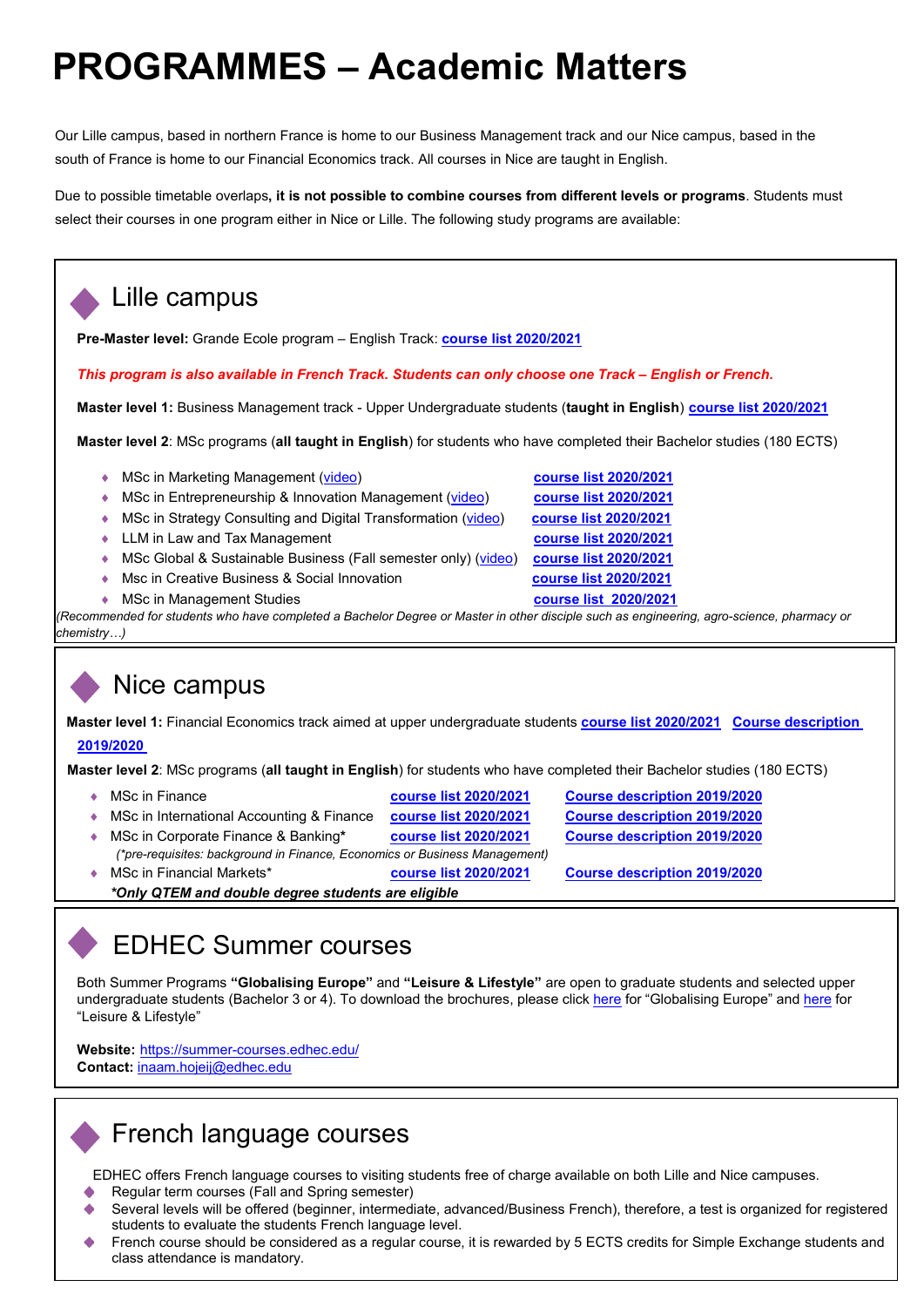## **Practical Matters**

### Accommodation

**Once accepted in the EDHEC exchange program, the International Students Office will contact you personally to inform you about available accommodation options for both Lille and Nice campuses.** These options are on a first come, first serve basis so it is best to reserve early as student housing is on high demand.



Exceptional site of 21 acres, Lille campus is located in the heart of the Greater Lille metropolis, few minutes away from Lille's 2 train stations, the campus has been designated to meet the highest international standard. Campus video: [click here](https://www.youtube.com/watch?v=fEAIxG6sPRE)

**Accommodation :** An on-campus accommodation is available in the EDHEC residence. 2 options are: kots and private studios. We suggest other off-campus options when offers are made available to us.



### Visa & residence permit



EDHEC Business School's Nice Campus is located in an elegant and modern complex overlooking the Mediterranean Sea in the vicinity of the Nice Côte d'Azur International Airport. Inaugurated in 2013, the upgraded campus offers an excellent environment for learning and research, with completely renewed lecture theatres, conference rooms, classrooms… Campus video: [click here](https://www.youtube.com/watch?v=nOdXVISBrg4)

**Accommodation :** Only off-campus accommodation is available.



Prior to your departure, please check on the [French Ministry of Foreign Affairs](https://france-visas.gouv.fr/web/france-visas/depot-et-traitement-de-la-demande) whether you are required to apply for a visa or not.

If you do not have a European passport, you must have a visa to study in France (even if you have a residence permit from a European country).

Exchange students are requested to provide the International Students Office with all official mandatory documents on the day of the Welcome Session (Please refer to your e-mails). Students who do not provide these documents cannot be accepted.

### ◆ Health / medical coverage

.

### **THAT HEALTH INSURANCE IS MANDATORY TO BE ABLE TO STUDY IN FRANCE**

- **EU students** A European Health Insurance Card valid for the whole duration of your stay is required. If you do not have a European Health Insurance Card, you must take out the French health insurance for the whole duration of your stay. The International Students Office will provide you with more details upon your arrival to France.
- **Non EU students** you must apply for the French Health insurance. The International Students Office will provide you with more details upon your arrival to France.